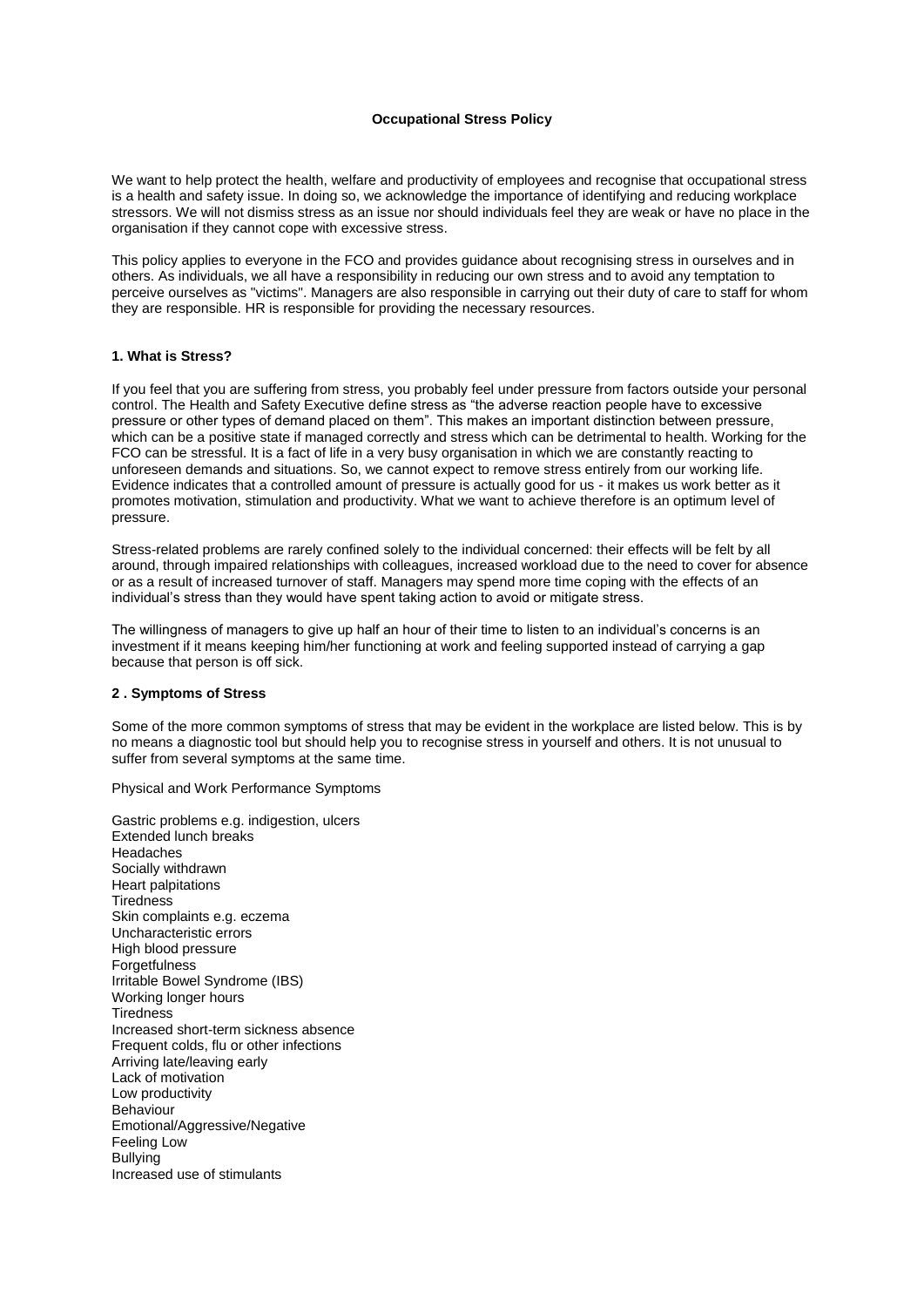Tearful/Argumentative/Belligerence Low self-esteem Swearing/shouting Lack of, or inappropriate, humour Irritable Refusal to listen or respond to advice/requests Sulking Anxious

# **3 . Common Stressors (causes of Stress)**

a) In the workplace

- too much to do
- not enough to do
- worries about change
- responsibility but without the proportionate power
- personality clashes
- concerns about career development/postings
- not feeling "included" or "involved"
- concerns about work performance/appraisals
- environmental factors during overseas postings

#### b) Change in the workplace

The process involved with change and the uncertainty this can bring can create stress in individuals. The FCO is going through a considerable period of change at present in order to meet the ever-increasing demands with which we are faced as an organisation.

It may be difficult to see how stress can be avoided when it results from externally imposed change, but we can usually control how change is actually managed.

The effects on staff should be a major consideration when planning change. It is therefore important to consider the likely impact of change on staff and to encourage a dialogue at all levels. The objectives and expectations of change should be set and communicated to staff at an early stage and feedback should be sought from staff in order to involve them in the process. Communication is crucial in the change process. It is important to spread the impact of change and consider delay or reconsider further changes if they are likely to result in stress.

# c) Home life

Staff may suffer from stress because of stressors outside as well as inside the workplace. If staff have particular stressors at home, they will inevitably be less able to cope with stressors at work. Individuals need to recognise this and be prepared to tell their managers what is happening for them outside work. Equally, managers need to respond sympathetically and to recognise increased vulnerability in those staff who have stressors at home.

Stressors outside the workplace may include:

- Relationship difficulties including marital breakdown
- Family illness
- Financial problems
- Moving home
- Bereavement
- Commuting to/from work
- "Goldfish bowl" effect of compound living overseas
- Geographical separation from family and friends
- Adapting to cultural and physical demands of country of posting

## **4. Responsibilities of Individuals/Managers**

a) Individuals' Responsibilities

• Learn to recognise the symptoms as set out above and do something about them.

• Discuss work-related stress factors with your line manager. Remember that managers cannot take action to try and help you if they do not know you have a problem. If it helps to set the issues out beforehand in writing then do so. Explain how you are feeling, what factors you feel are creating stress for you and suggest what would help you.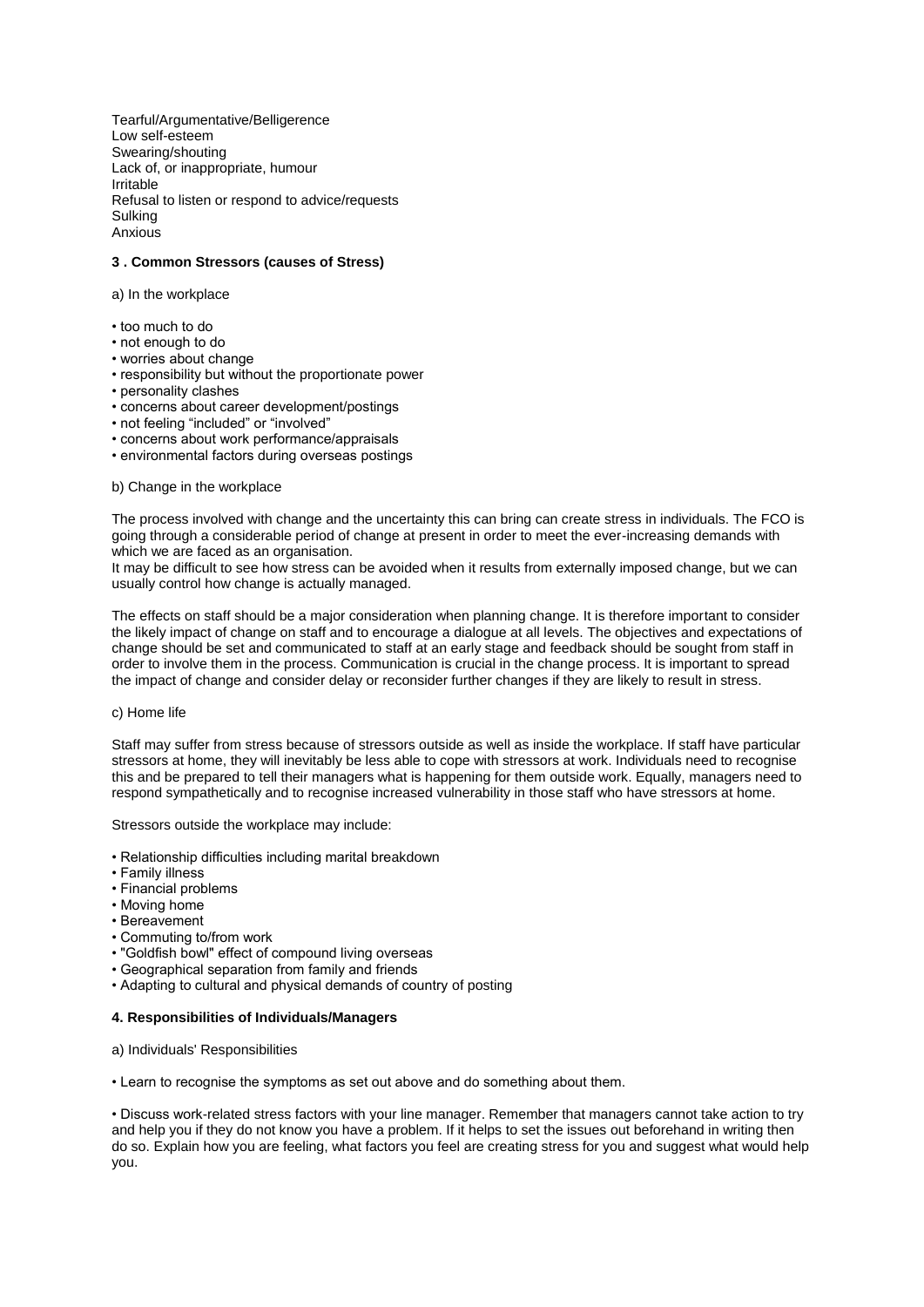• If you feel unable to do so, or talking to your manager has not resolved matters or if you find it difficult to pinpoint what is causing you stress, contact the Employee Assistance Programme on a confidential basis. Your Union Rep can help you plan the approach to your manager.

• Remember that getting angry or using verbal or physical aggression will not get you what you want and will definitely make things worse for you.

• Ensure managers are aware if you are suffering from stress outside the workplace.

• Provide constructive feedback on changes in the workplace.

• Be alert to the possibility that your line manager may be adversely affected by stress. Be prepared to refer upwards as necessary.

• Take care of your health by getting enough sleep, exercising regularly and eating a healthy diet. This will help you to cope better with demands at work.

• Ensure your alcohol intake is within recommended limits.

• Ensure you take a proper lunch break every day, ideally including some time spent outdoors otherwise your concentration is likely to be affected mid-afternoon.

• Do not burn yourself out – make time for relaxation and consider learning relaxation skills, e.g. deep breathing.

• Plan things to do in your spare time. It helps to have things to look forward to, for example – meeting friends, arranging a day out or even booking a holiday.

• Support your colleagues if they are suffering from stress and encourage them to contact their Union Rep or the EAP as appropriate.

- Familiarise yourself with the guidance provided on the intranet about bullying and harassment.
- Consult your GP if you are worried about your health.

• Be proactive in dealing with your stress rather than worrying about things.

- b) Managers' responsibilities
- Learn to recognise the symptoms of stress in staff and take appropriate action
- Listen to staff with an open mind and respect. Remember to also respect confidentiality.
- Encourage staff to discuss stress symptoms constructively.

• Encourage staff to seek medical advice from their GP where appropriate, e.g. to rule out any underlying health condition for persistent physical symptoms. Notify HR-HW if/when an officer is signed off sick with stress for 3 weeks or more.

• Ensure good communication between management and staff, particularly when there are organisational or procedural changes.

• Ensure staff are fully trained to carry out their specific jobs.

- Monitor working hours to ensure that staff are not consistently working long hours.
- Encourage staff to seek support and advice from the Employee Assistance Programme.

• Offer additional support to staff if they are experiencing stress outside work, e.g. bereavement, relationship breakdown.

• Consider whether you should make yourself more available to staff. If staff grow accustomed to seeing you on a more informal basis, they will feel able to approach you with their concerns.

• Try not to give unconscious messages – for example, senior managers may work long hours but that does not mean that more junior staff (who do not have the same remuneration) should have to do so.